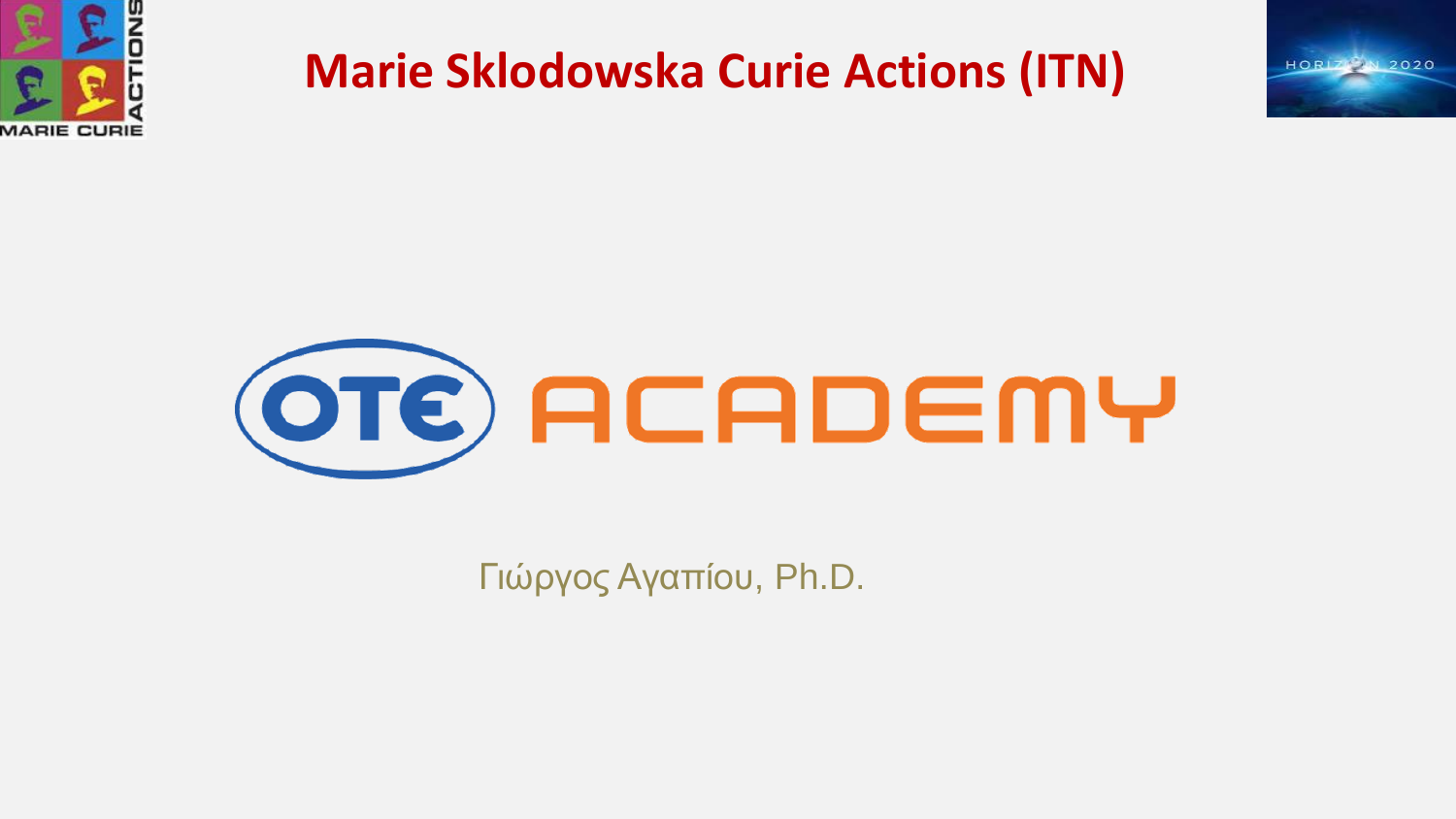

#### **Με μια ματιά**

**HORIZERN 2020** 

### **Ιδρύθηκε το 2005**

- **Μέλος του Ομίλου Εταιρειών ΟΤΕ**
	- **Εγκαταστάσεις σε Αθήνα & Θεσσαλονίκη**
		- **Δραστηριοποίηση στη ΝοτιοΑνατολική Ευρώπη**



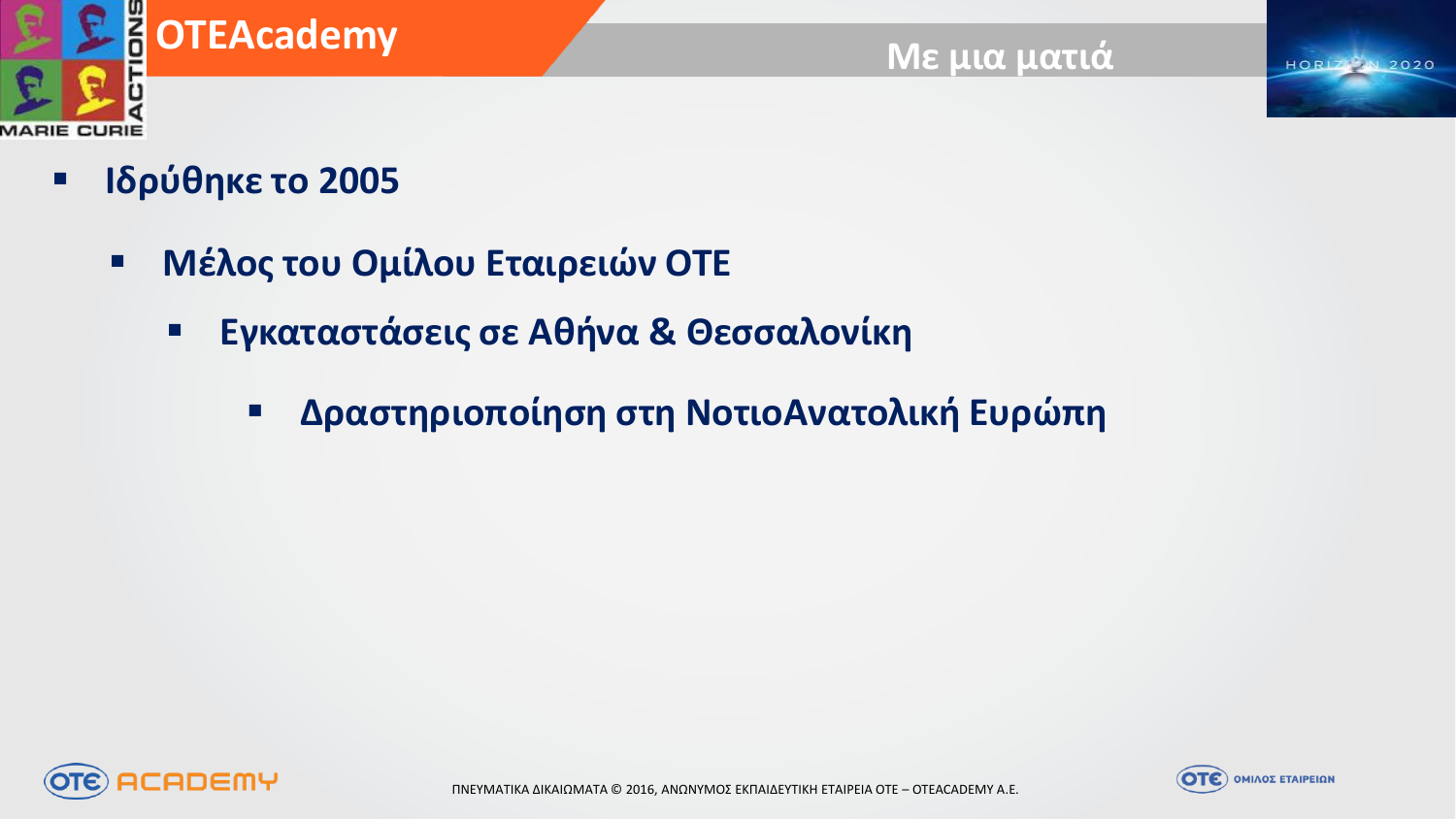

**...για περισσότερες από 300 εταιρείες**

**...από 25 διαφορετικούς κλάδους**



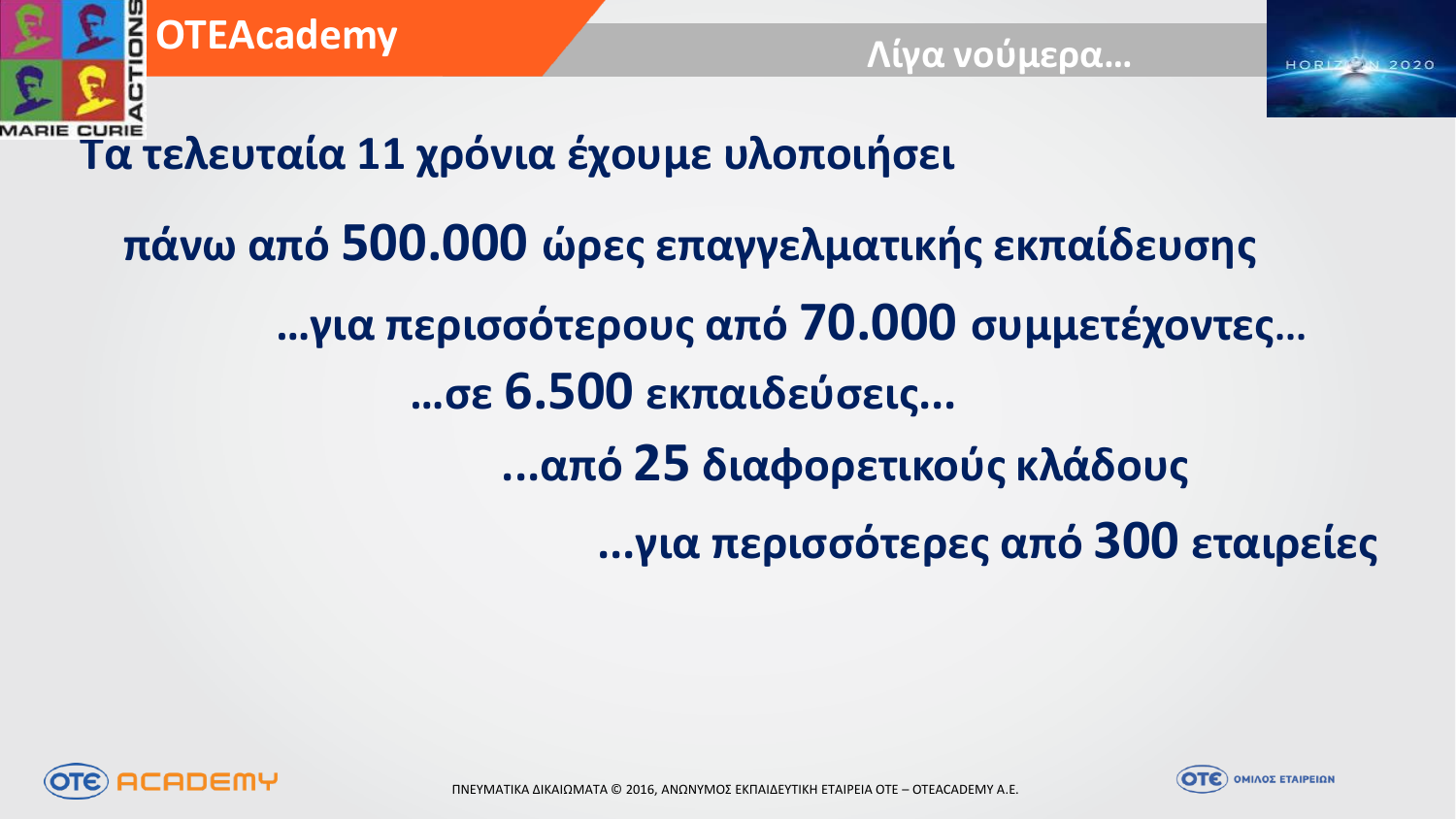

### **DEACademy**

#### **Φιλοξενία – Οργάνωση Εκδηλώσε Η Βεραμένη 2020**

### **Φιλοξενία – Οργάνωση Εκδηλώσεων**

- Διοργάνωση και Φιλοξενία μεγάλων εκδηλώσεων ▶
- Χώροι πολλαπλών χρήσεων πλήρως τεχνολογικά εξοπλισμένοι
- Ολοκληρωμένη εξυπηρέτηση (end-to-end customer service)





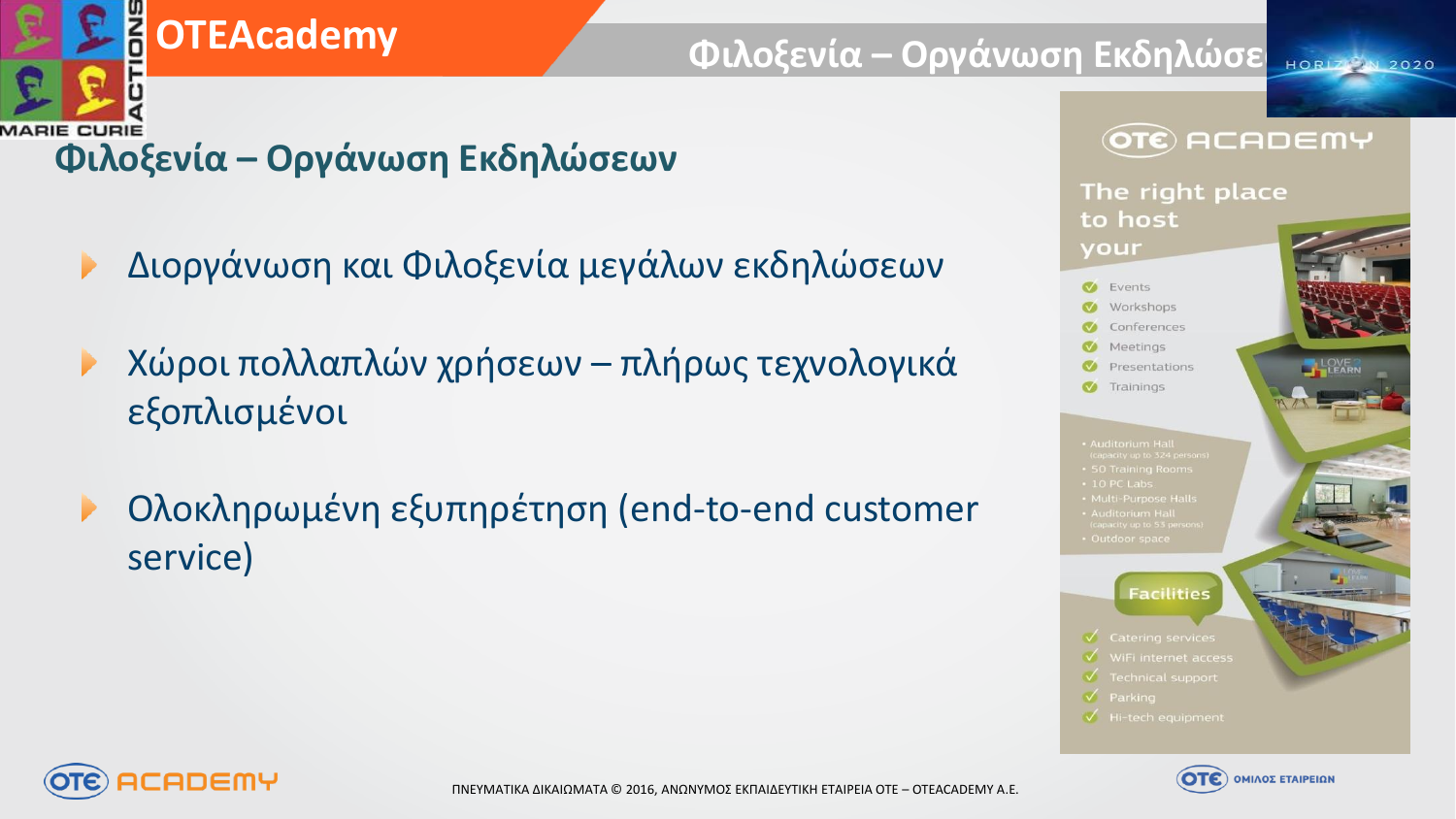

atrativ **CISCO** Networking Academy

















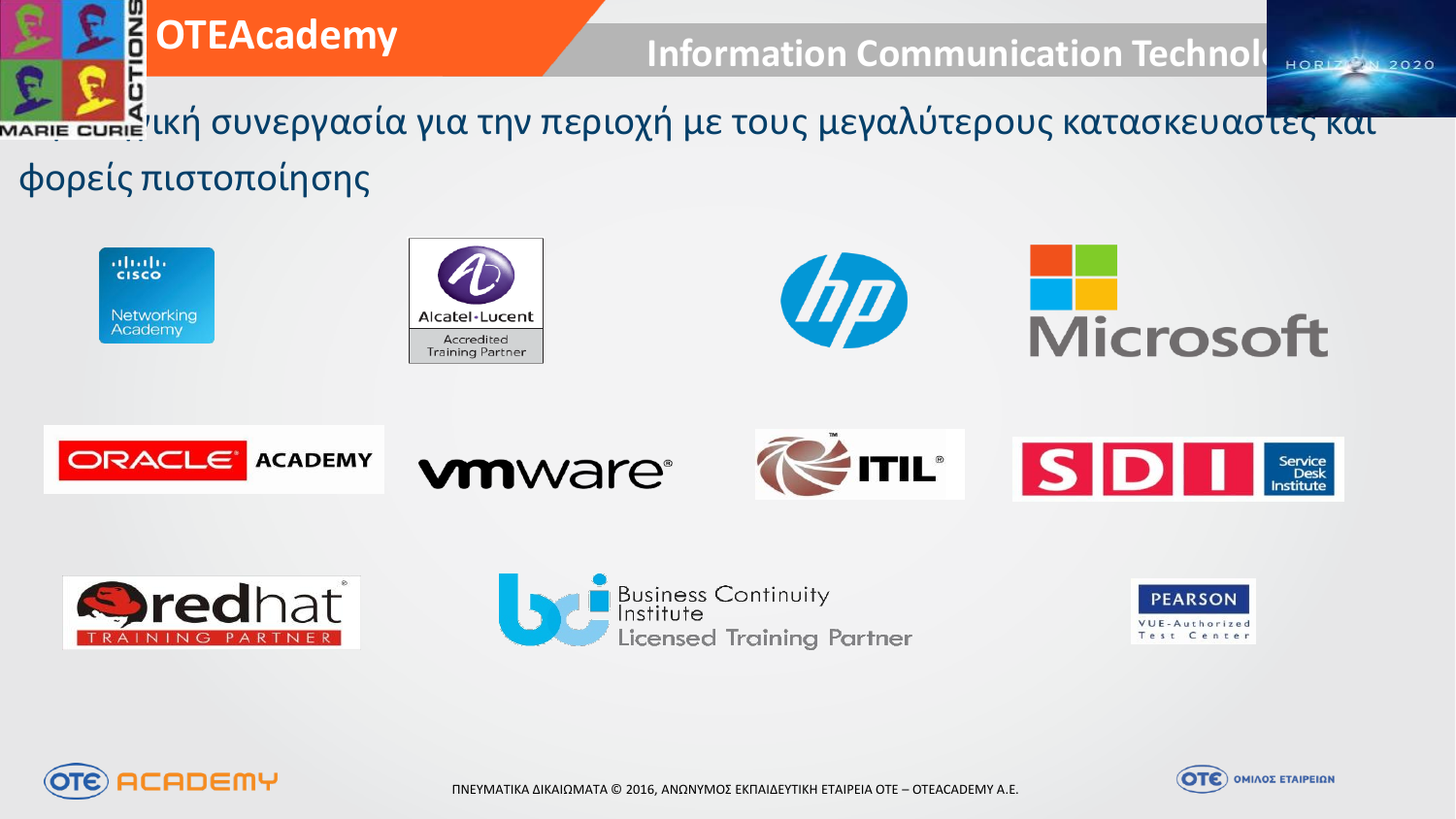



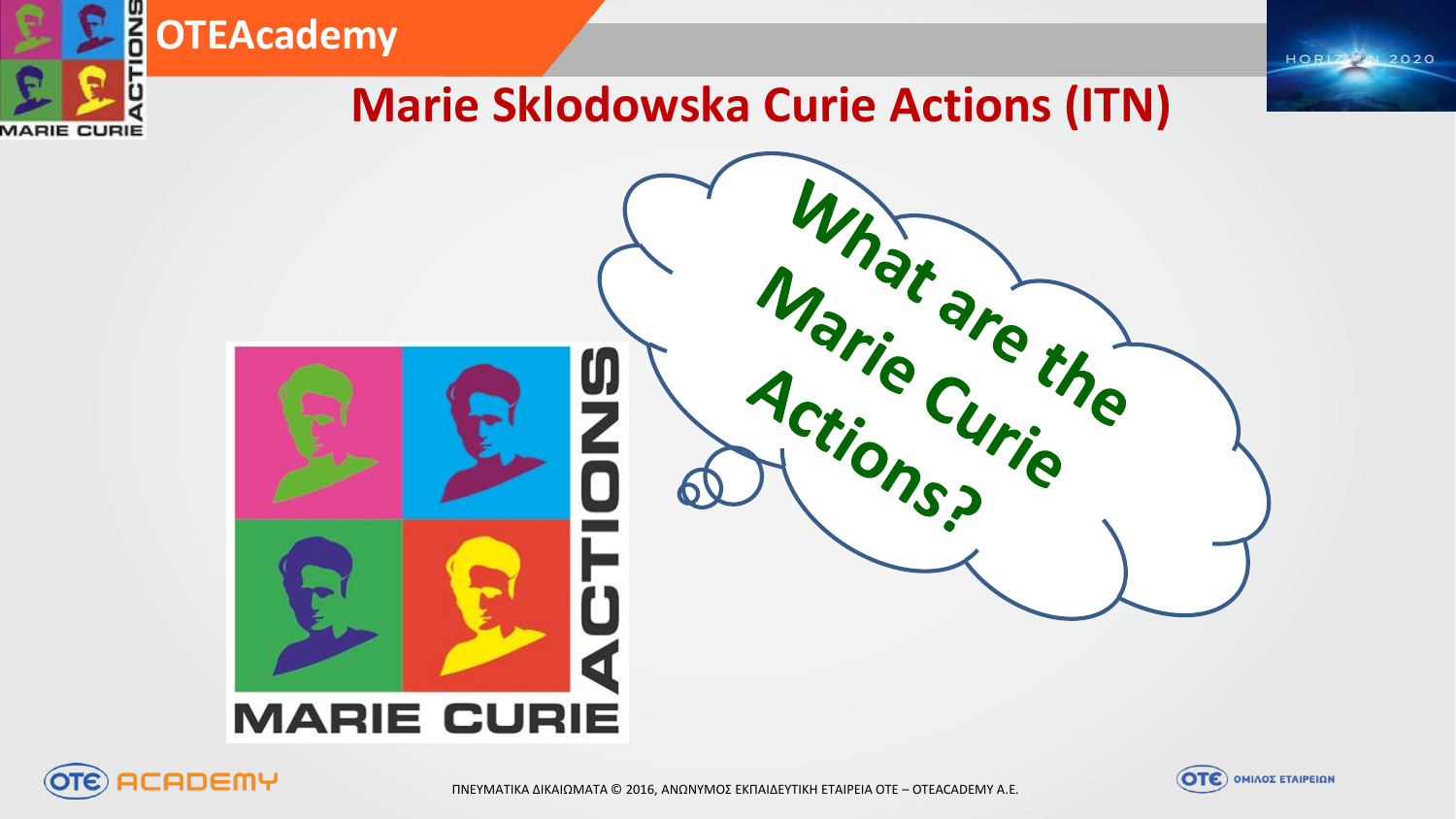

#### **OTEAcademy**



# **Marie Sklodowska Curie Actions (ITN)**



- Individual
	- Enter the Researcher Profession
	- Stay in Europe
	- Attracting international researchers



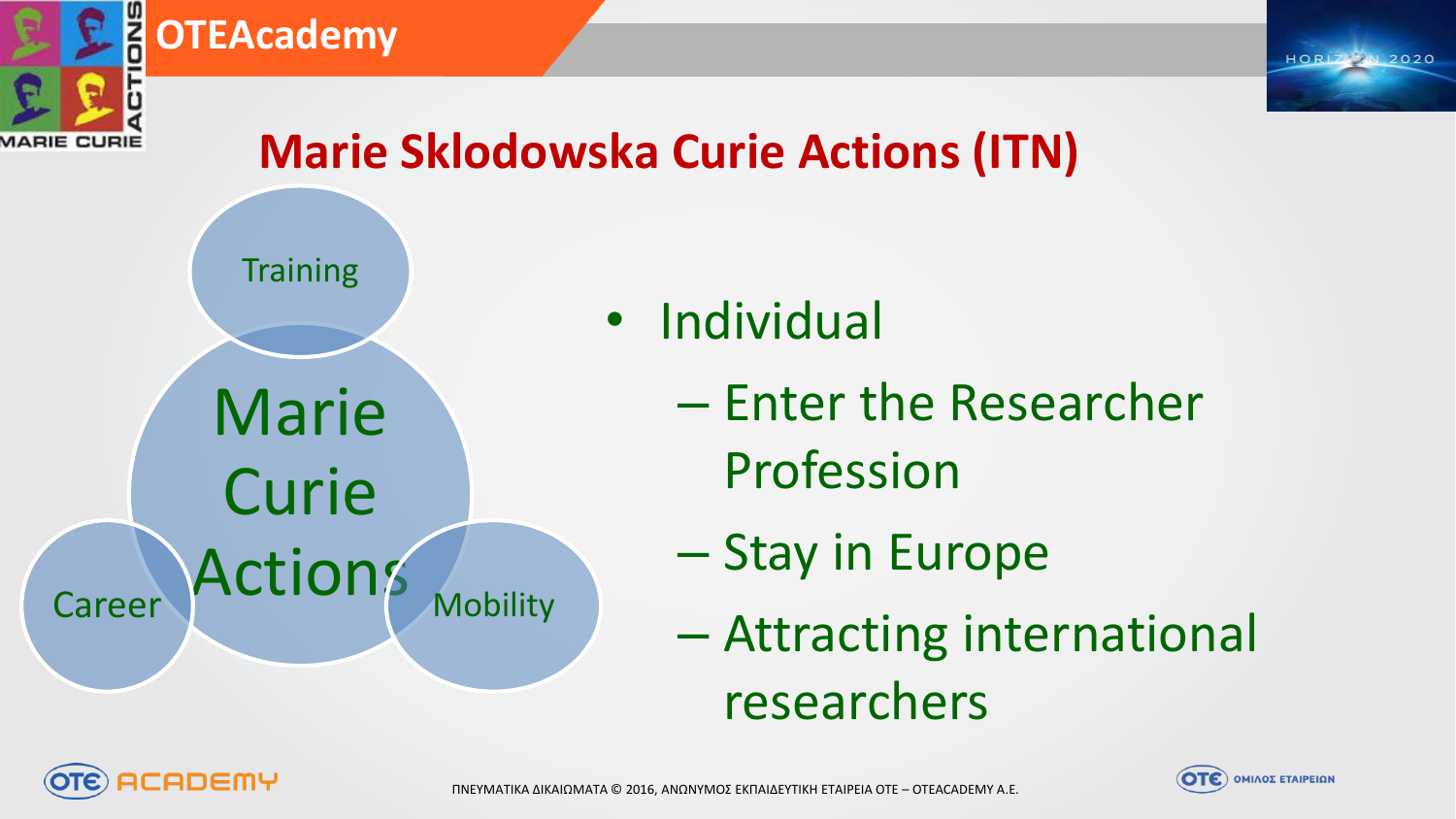| <b>BOTEAcademy</b><br><b>Marie Sklodowska Curie Actions (ITN)</b><br><b><i>IARIE CURIE</i></b> |  |                                                      |                                                                       |  |  |  |
|------------------------------------------------------------------------------------------------|--|------------------------------------------------------|-----------------------------------------------------------------------|--|--|--|
| <b>Innovative Training</b><br><b>Networks</b>                                                  |  | IITN<br><b>Early-stage Researchers (&lt;4 years)</b> | <b>European training</b><br><b>Programs applied to any</b><br>country |  |  |  |

- $\triangleright$  Initial training of researchers proposed by Universities-research centers-companies
- **Companies:** apply to the MSCA call (need to find other EU partners) Marie Sklodowska Curie Actions, <http://ec.europa.eu/research/mariecurieactions/>
- **MS graduates:** apply to the program by referral to ads (Euraxess) EURAXESS European Researchers Mobility Portal:<http://ec.europa.eu/euraxess/>
- **Training:** Mostly through research, involvement in the tasks of company, workshop enrollment, Conferences attendance, seminar registration



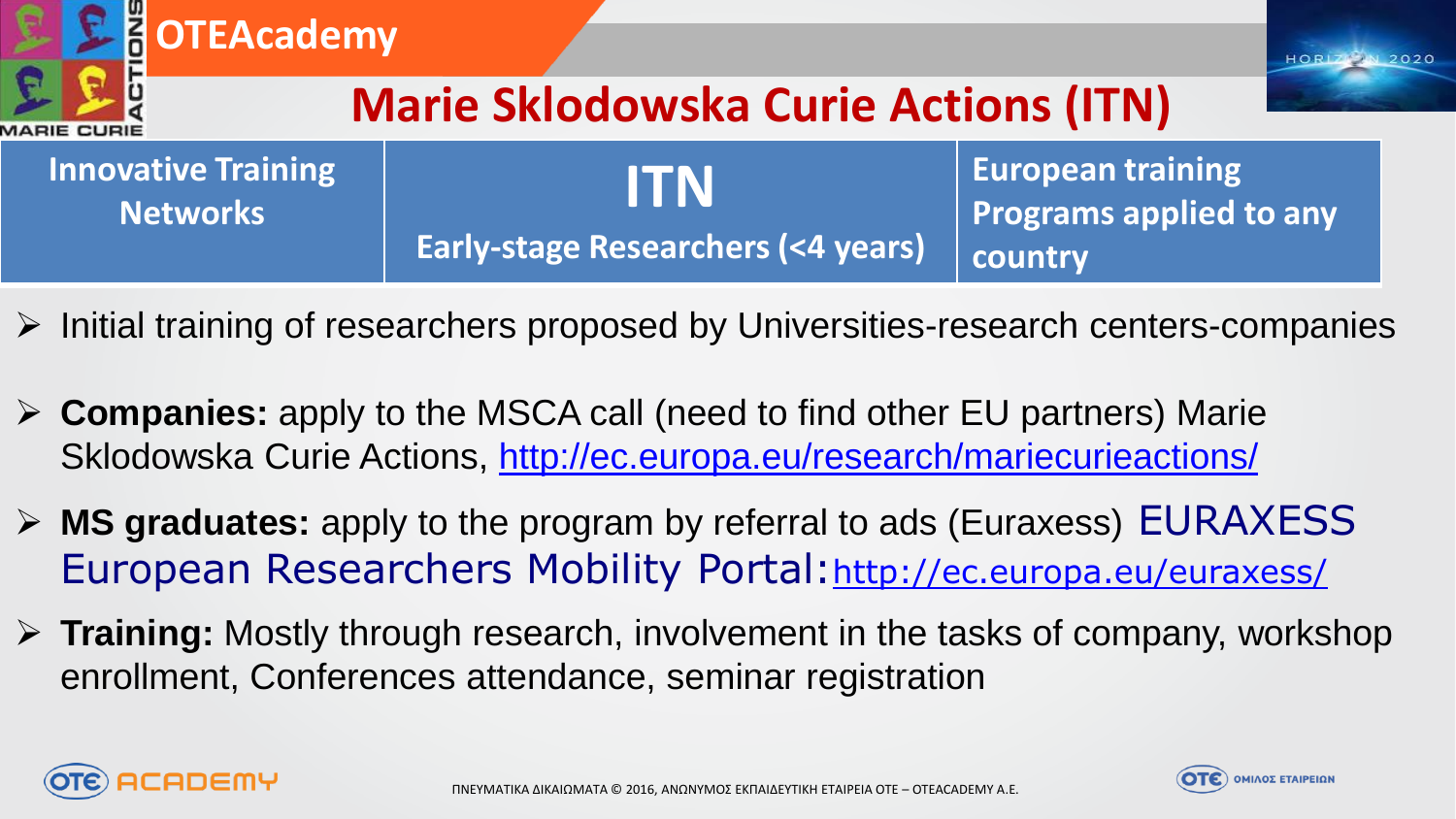

# **The specific objectives of the Marie Skłodowska-Curie Innovative Training Networks**

- to train a new generation of **creative, and innovative** early-stage researchers able to face **current and future challenges** and to convert **knowledge and ideas into products and services** for economic and social benefit;
- to provide **enhanced career perspectives** in both the **academic and non-academic sectors** through **international, interdisciplinary and intersectoral mobility** combined with an **innovation-oriented mind-set**.



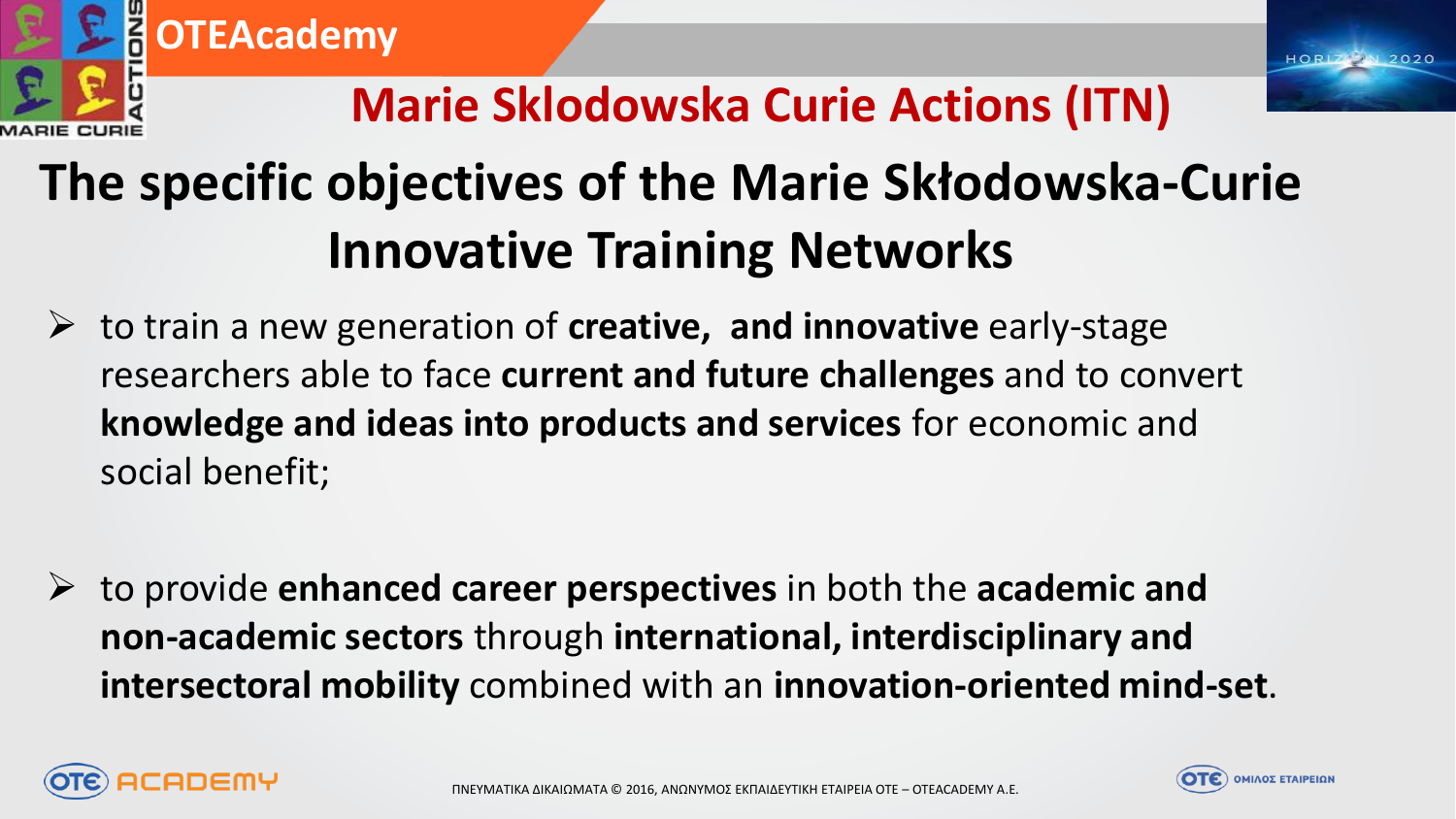

#### WHEN TO PURSUE A MARIE CURIE :

- $\triangleright$  After completeness of MS degree
- $\triangleright$  If you seek an early research career?
- $\triangleright$  If you want to meet other people and get trained in other countries
- $\triangleright$  If you want to be trained, obtain a Ph.D.?



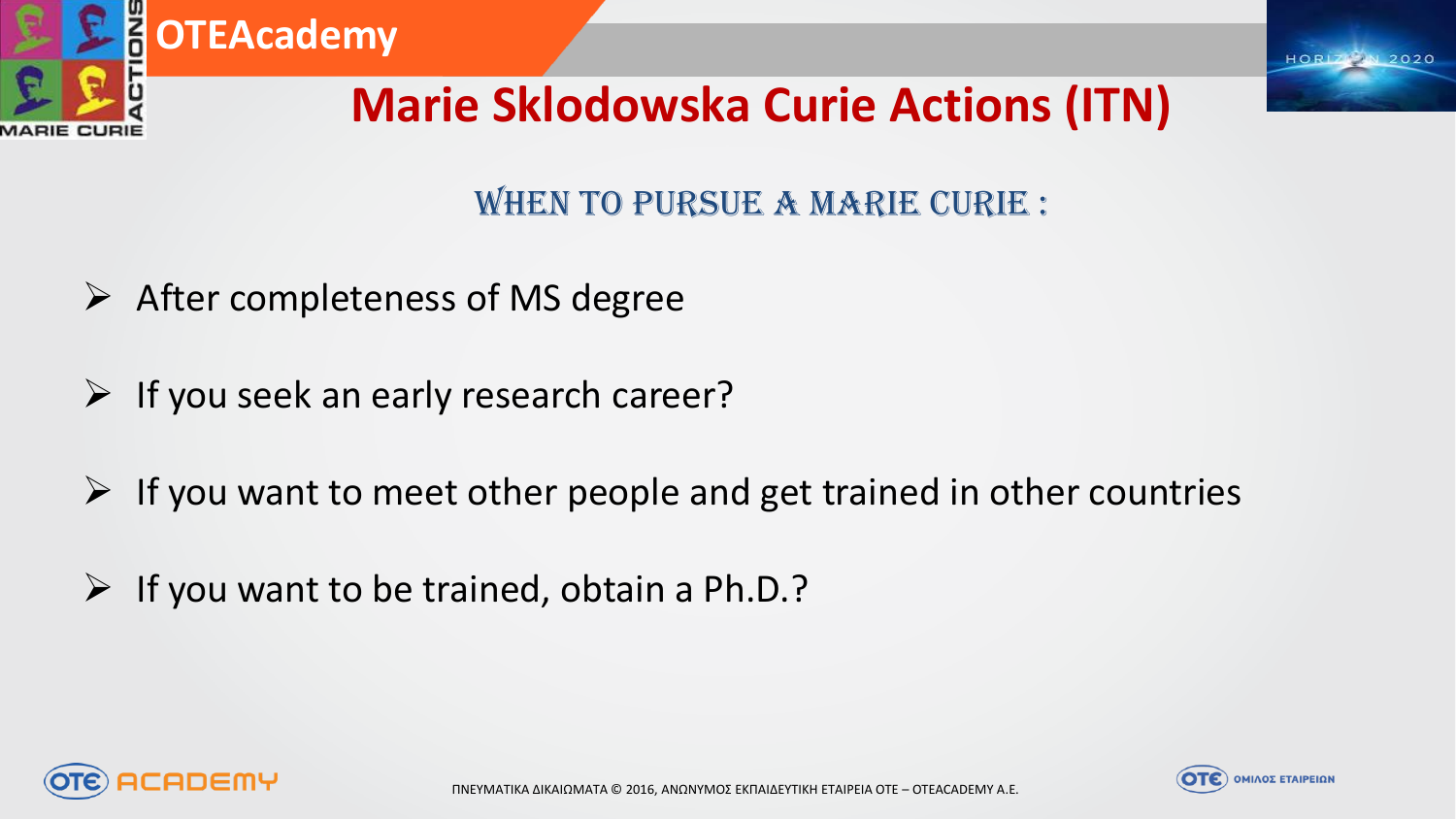

**HORIZICIN 2020** 

### **Marie Sklodowska Curie Actions (ITN)**

WRITING A Competitive Proposal FOR MSCA ITN CALL (to be successful)?



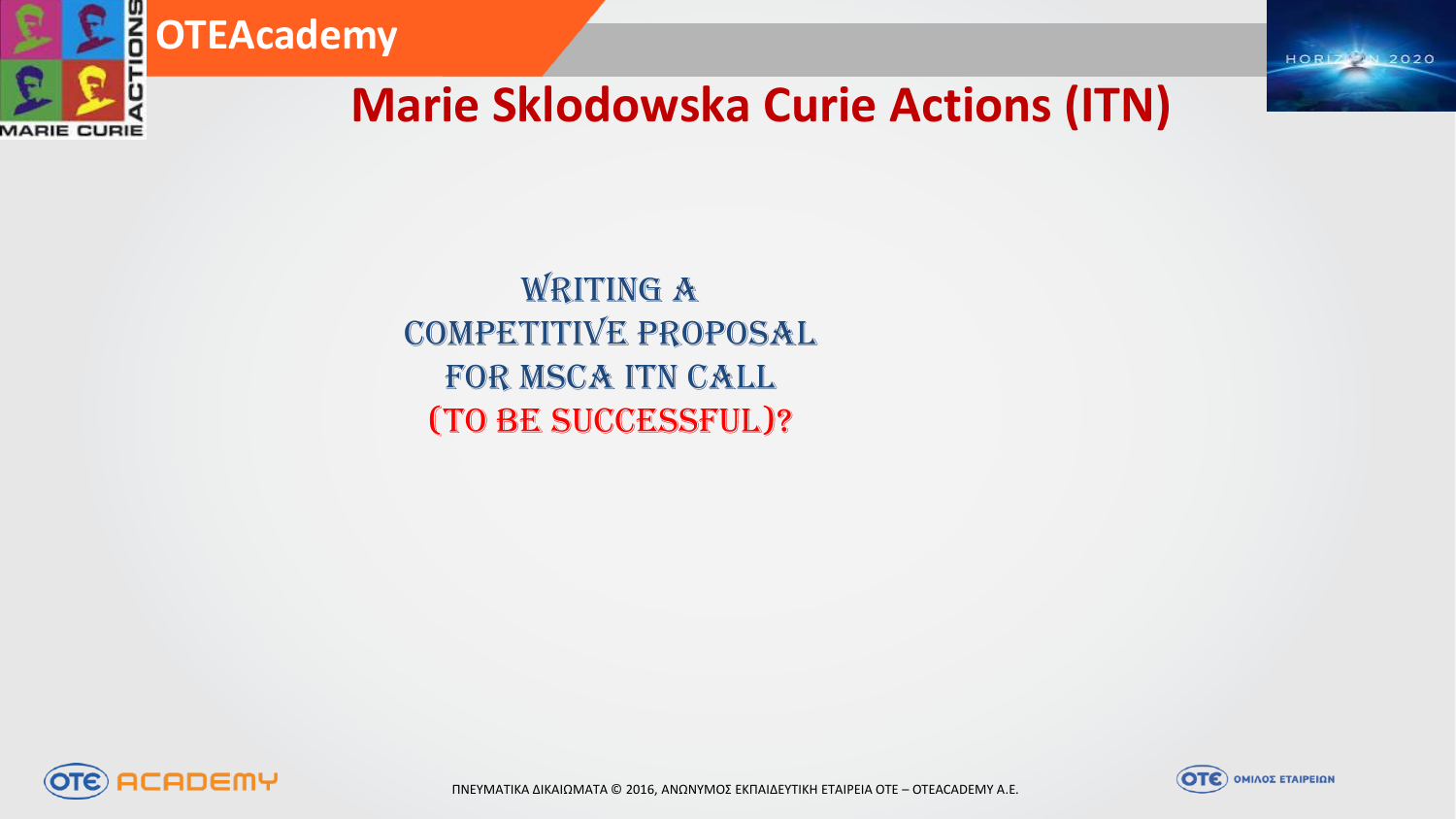

#### PARTS OF PROPOSAL

- $\triangleright$  Introduction
- $\triangleright$  Award criteria for applications
- $\triangleright$  PART B (Scientific proposal)
	- 1. EXCELLENCE
	- 2. IMPACT

3. IMPLEMENTATION 4.

GANTT CHART

- 5. CAPACITIES OF THE PARTICIPATING ORGANISATIONS
- 6. ETHICAL ISSUES
- 7. LETTERS OF COMMITMENT
- $\triangleright$  PART A (Administrative forms) and electronic submission service :ADEMY

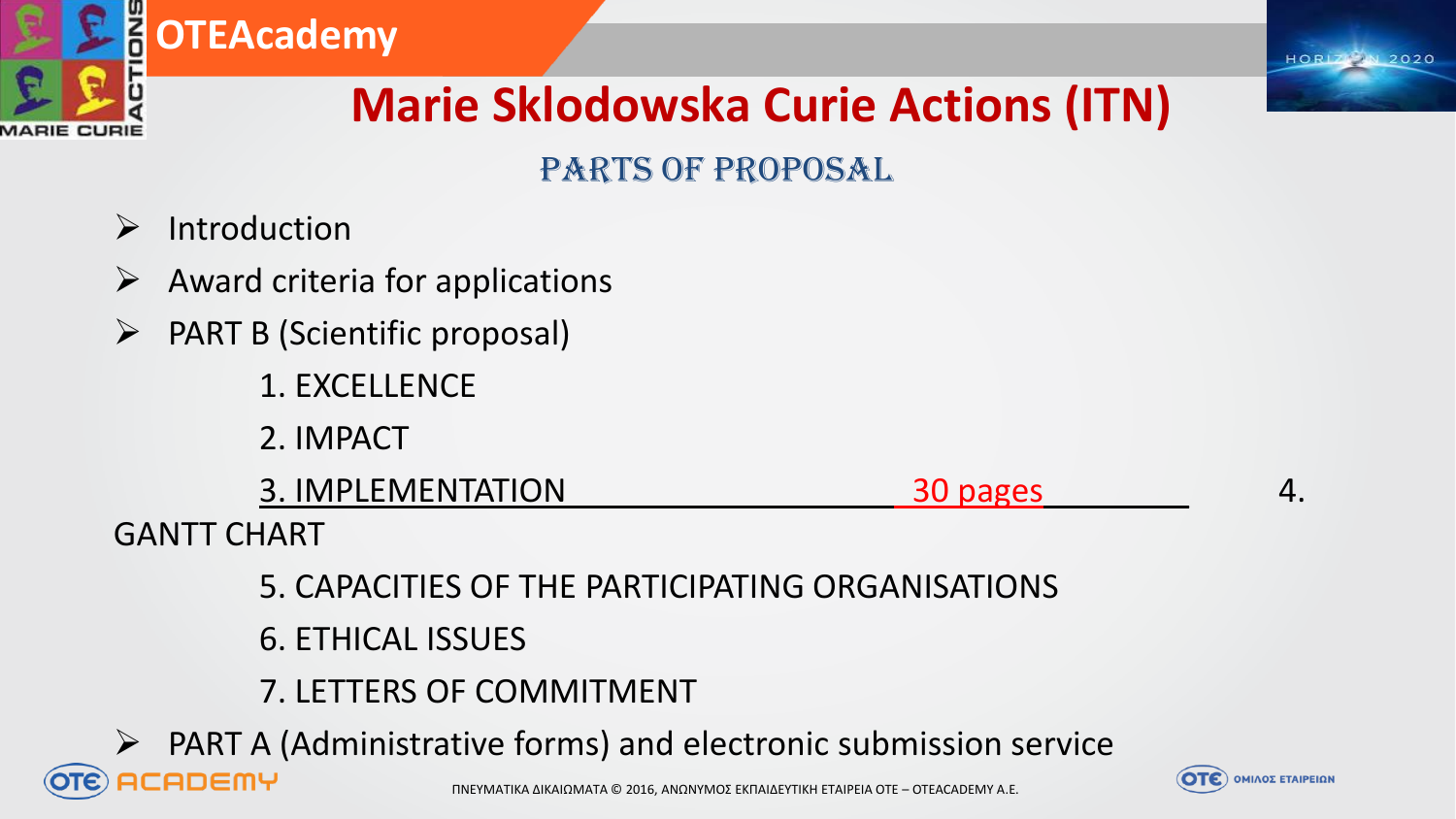

# **B**OTEAcademy

## **Marie Sklodowska Curie Actions (ITN)**

#### Success? Pay attention to Award criteria

| <b>Criterion</b>                                                                                  | <b>Weighting</b> | <b>Priority</b>                   |
|---------------------------------------------------------------------------------------------------|------------------|-----------------------------------|
| Excellence (Quality – Innovative<br>aspects - supervision - interaction<br>between organizations) | 50%              |                                   |
| Impact (Inc. employment, results,<br>dissemination, etc.)                                         | 30%              |                                   |
| Implementation (labs, training,<br>workshops)                                                     | 20%              | 3                                 |
| <b>OTE</b> OFODEMU                                                                                |                  | $\overline{OTE}$ OMIADE ETAIPEION |

ΠΝΕΥΜΑΤΙΚΑ ΔΙΚΑΙΩΜΑΤΑ © 2016, ΑΝΩΝΥΜΟΣ ΕΚΠΑΙΔΕΥΤΙΚΗ ΕΤΑΙΡΕΙΑ ΟΤΕ – OTEACADEMY A.E.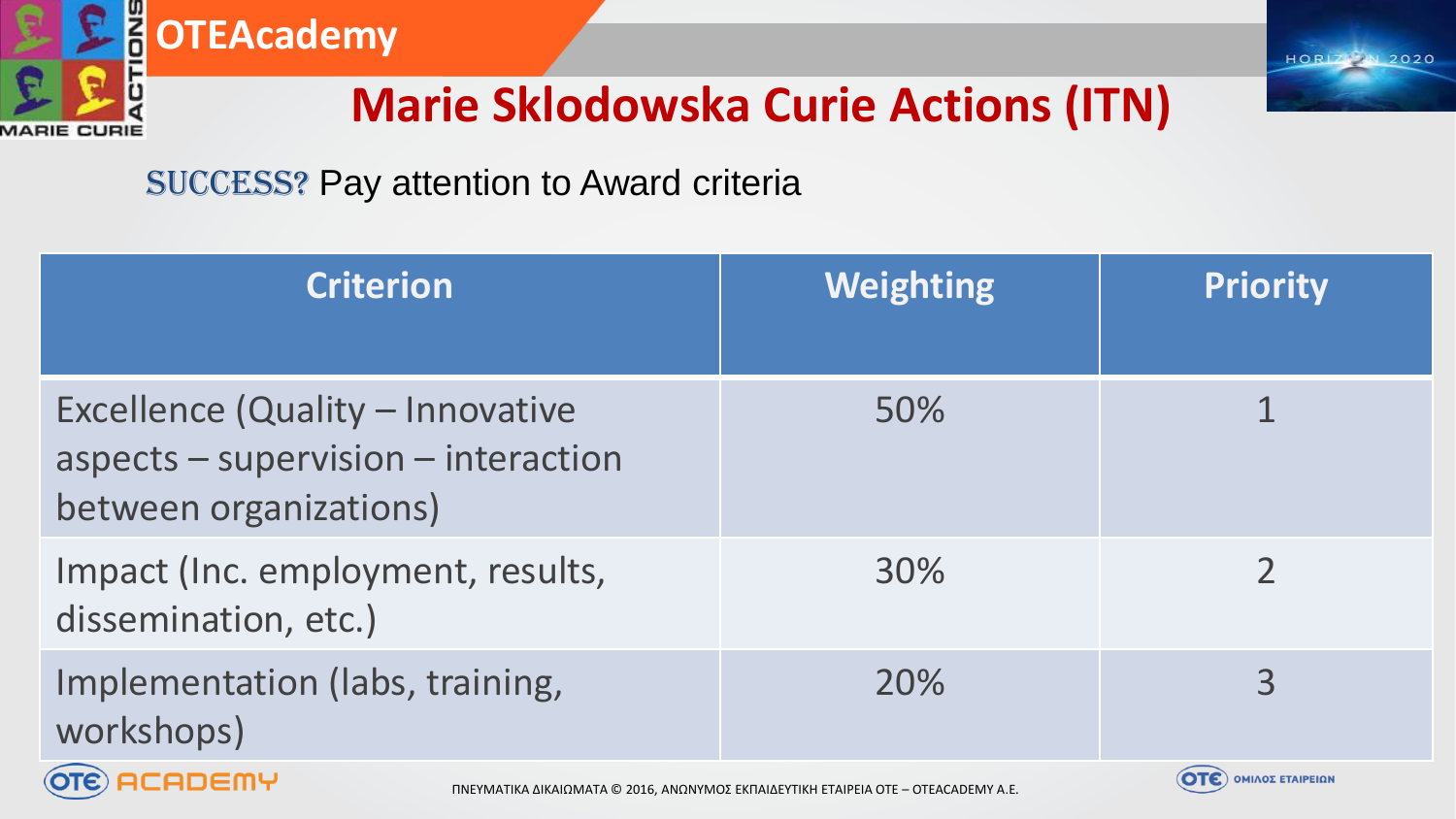





**Marie Sklodowska Curie Actions (ITN)** How to write successful proposal 1/6

- $\triangleright$  Important scientific topic
- $\triangleright$  Equal contributions of non-academic partners/**beneficiaries (well balanced consortium)**
- Experienced consortium (need >90/100 points)
- $\triangleright$  Convincing need for training in topic of the project
- $\triangleright$  Coherent-smooth proposal



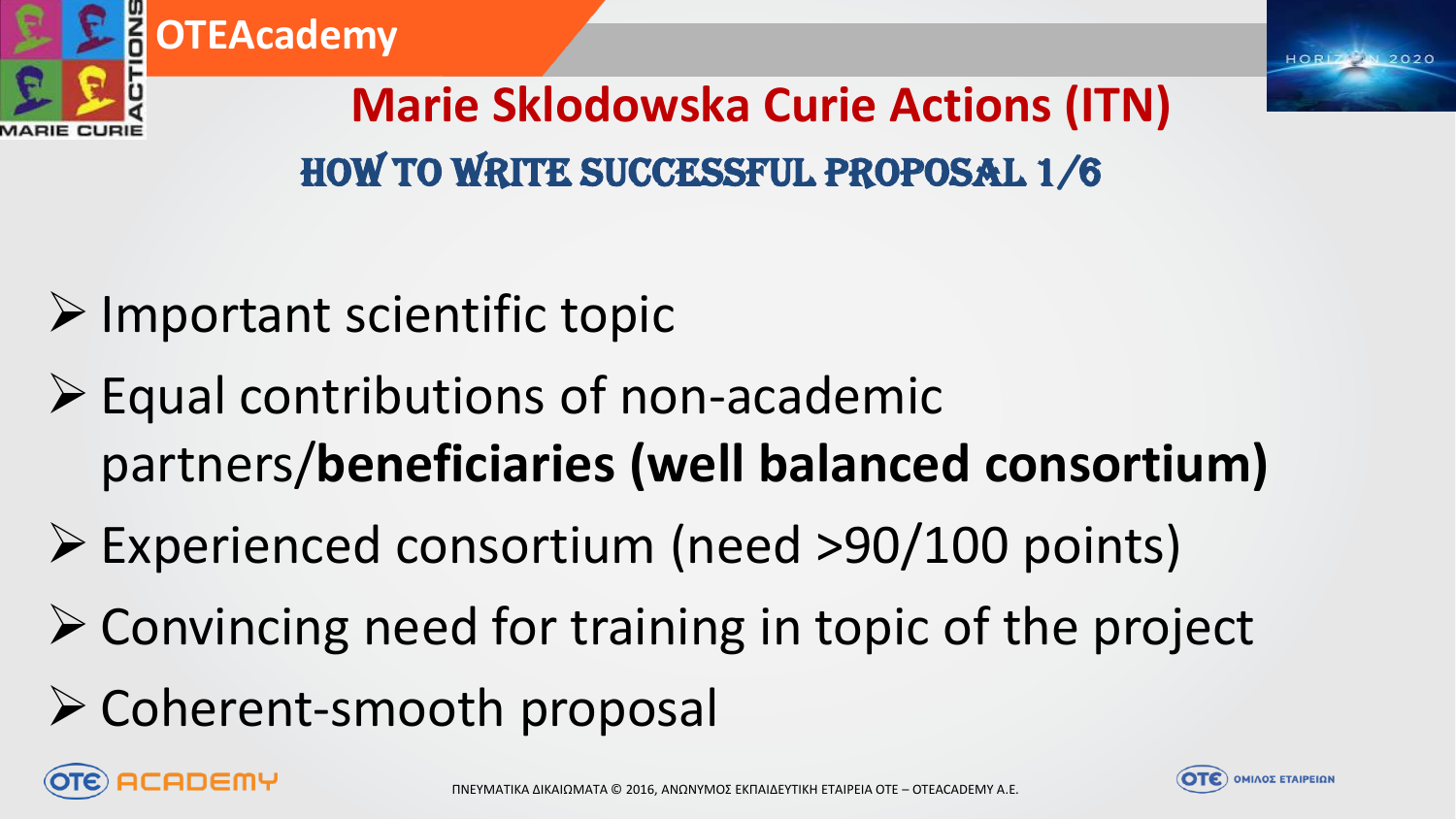

ΠΝΕΥΜΑΤΙΚΑ ΔΙΚΑΙΩΜΑΤΑ © 2016, ΑΝΩΝΥΜΟΣ ΕΚΠΑΙΔΕΥΤΙΚΗ ΕΤΑΙΡΕΙΑ ΟΤΕ – OTEACADEMY A.E.

CADEMY

**OTE** OMIADE ETAIPEION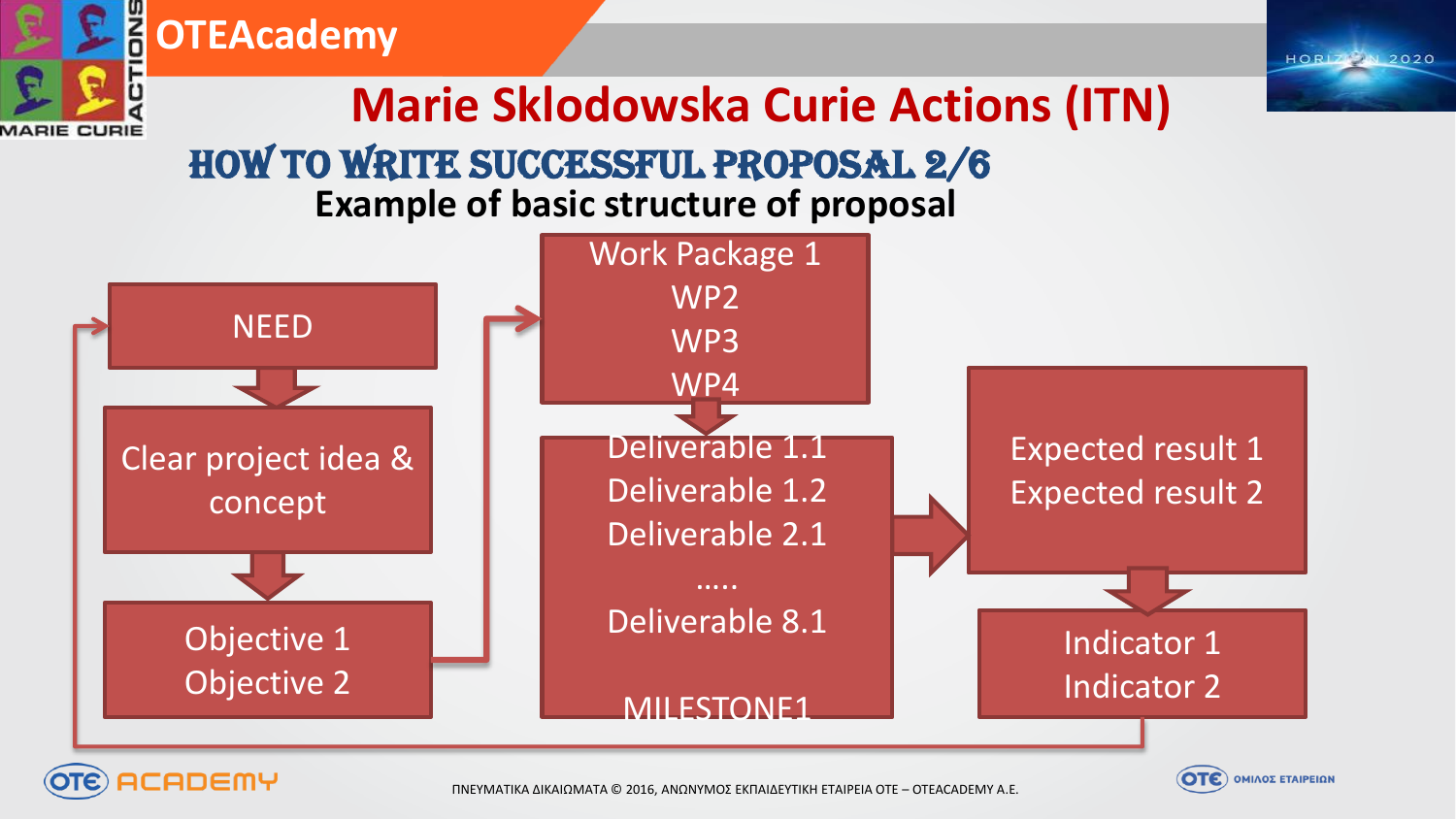

# **Marie Sklodowska Curie Actions (ITN)** How to write successful proposal 3/6

*1.1. Quality, innovative aspects and credibility of the research*

- $\triangleright$  Originality and innovative aspects of the research proposal. Why are you better than another proposal? Check existing projects and consider why are you better.
	- $\triangleright$  What new, novel, unconventional are you doing (equipment, methods, technologies, data, resources, integration)?



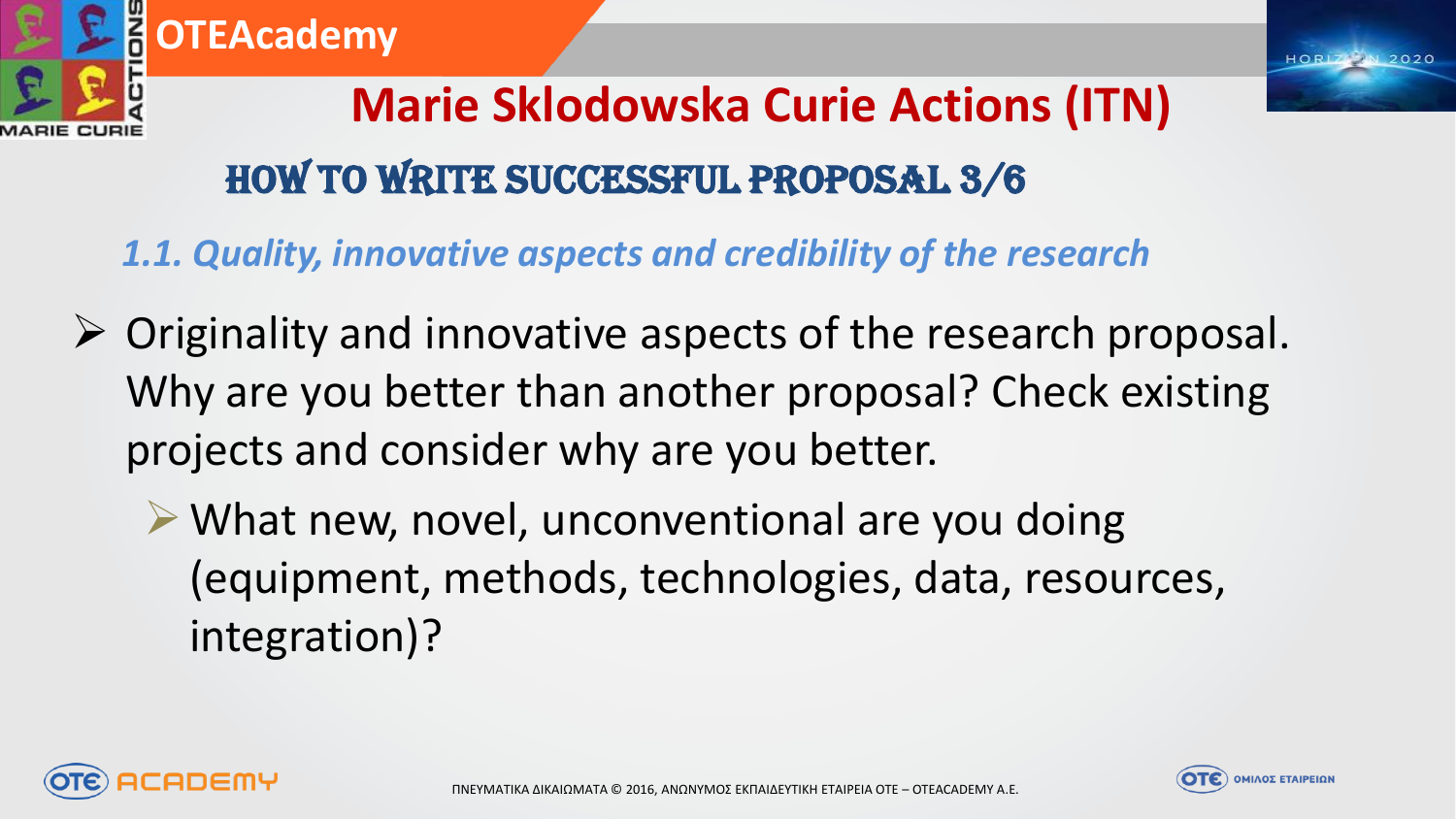

*IARIE CURIE* 

# **Marie Sklodowska Curie Actions (ITN)**

### How to write successful proposal 4/6

*1.2 Quality and innovative aspects of the training program*

- $\triangleright$  Overview and content structure of the training
- $\triangleright$  Training activities might include:
	- Training through research by means of individual, personalised projects;
	- Development of network-wide training activities (e.g. workshops, summer schools);
	- $\triangleright$  Provision of structured training courses (e.g. tutorials, lectures, etc.)
	- $\triangleright$  Exchanging knowledge with the members of the network through visits and secondments.;
	- Invitation of visiting researcher.



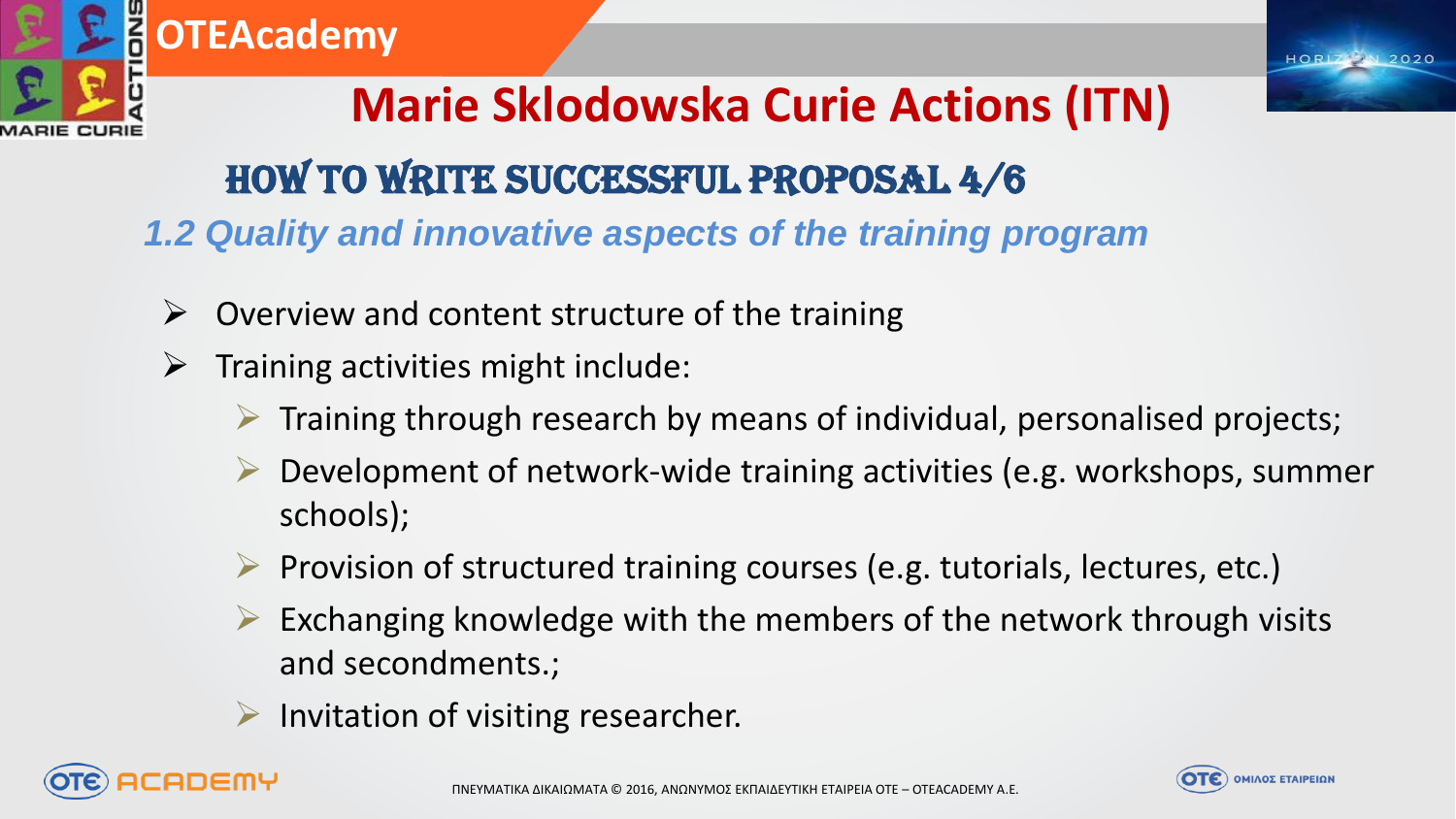

**OTEAcademy**



# **Marie Sklodowska Curie Actions (ITN)** *1.3 Quality of the supervision* How to write successful proposal 5/6

Qualifications and supervision experience of supervisors

Consider what qualifications could be collected from all supervisors (how many PhD students they have supervised, positions, international collaboration, total number of publications, project portfolio, etc.)



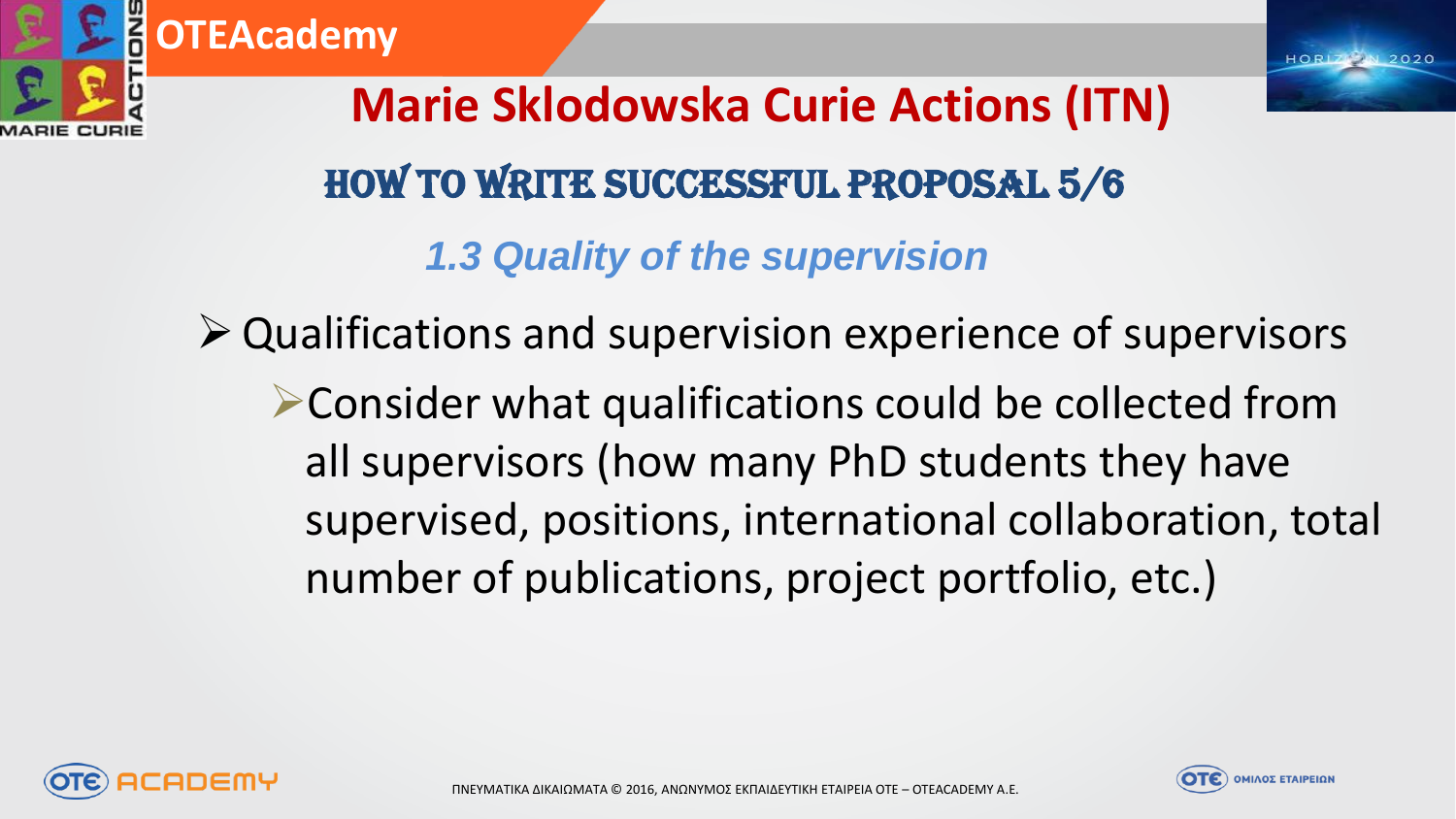

### How to write successful proposal 6/6

**1.4 Quality of the proposed interaction between the participating organizations**

- $\triangleright$  Contribution of all participants to the research and training program
- $\triangleright$  Synergies between participants
	- Consider perhaps joint actions, complementarities in competences, added value of collaboration, etc.
- $\triangleright$  Exposure of recruited researchers to different environments, and the complementarity.



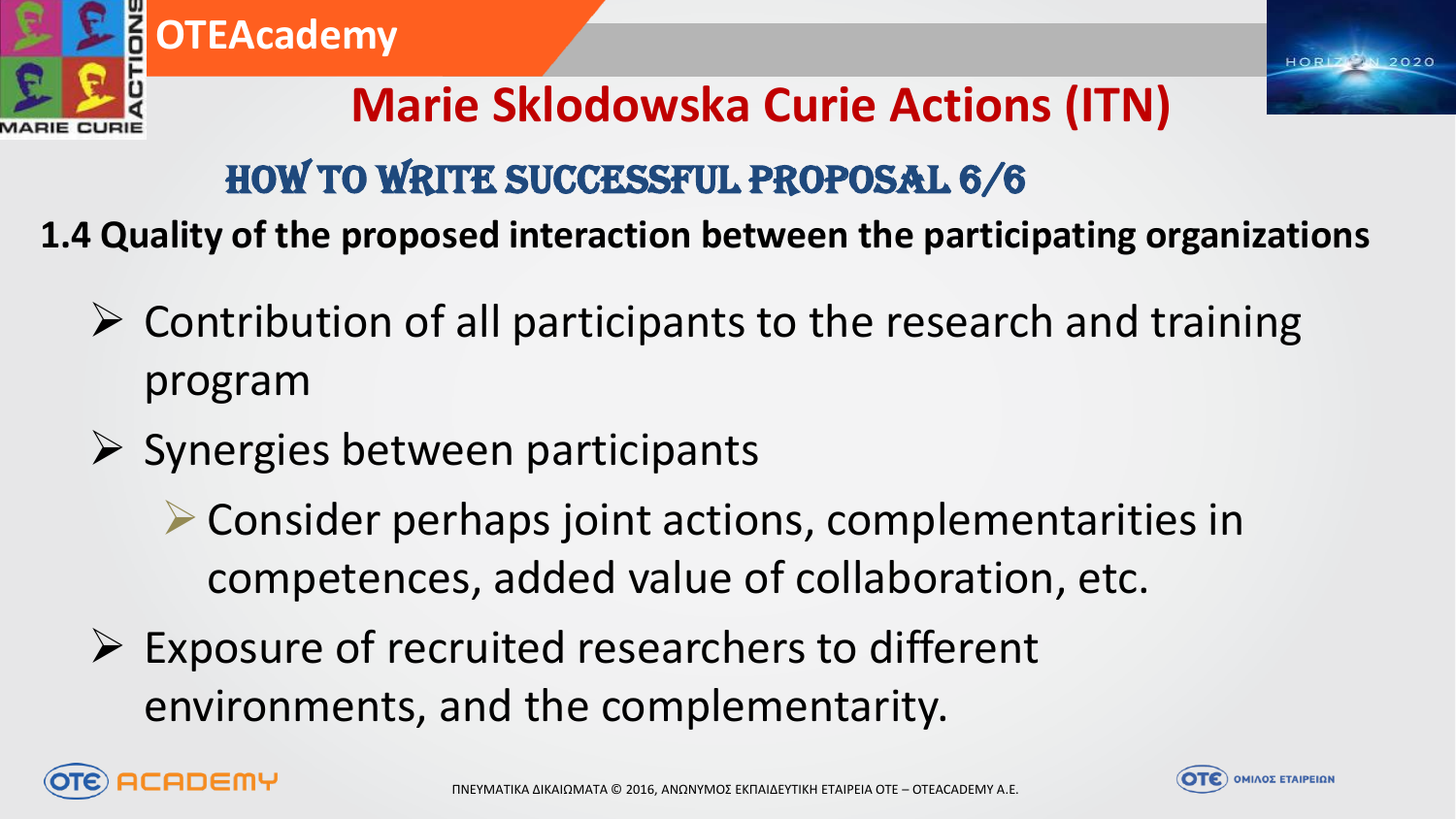

# **<u></u>OTEAcademy**

#### **Στρατηγικές Συνεργασίες**

**HORIZEN 2020** 

### WHY TO PARTICIPATE IN A MSCA

- $\triangleright$  Flat rates
- $\triangleright$  Simple records for the beneficiary

|                                   | Costs of researchers/seconded staff member<br><b>PER MONTH</b> | <b>Institutional costs</b><br><b>PER MONTH</b> |                            |                                                         |                                            |
|-----------------------------------|----------------------------------------------------------------|------------------------------------------------|----------------------------|---------------------------------------------------------|--------------------------------------------|
| <b>Living</b><br>allowance<br>(a) | Mobility<br>allowance<br>(b)                                   | Family<br>allowance<br>(c)                     | Top-up<br>allowance<br>(d) | Research,<br>training and<br>networking<br>costs<br>(a) | Management<br>and indirect<br>costs<br>(b) |
| 3 1 1 0                           | 600                                                            | 500                                            |                            | 1800                                                    | 1 200                                      |